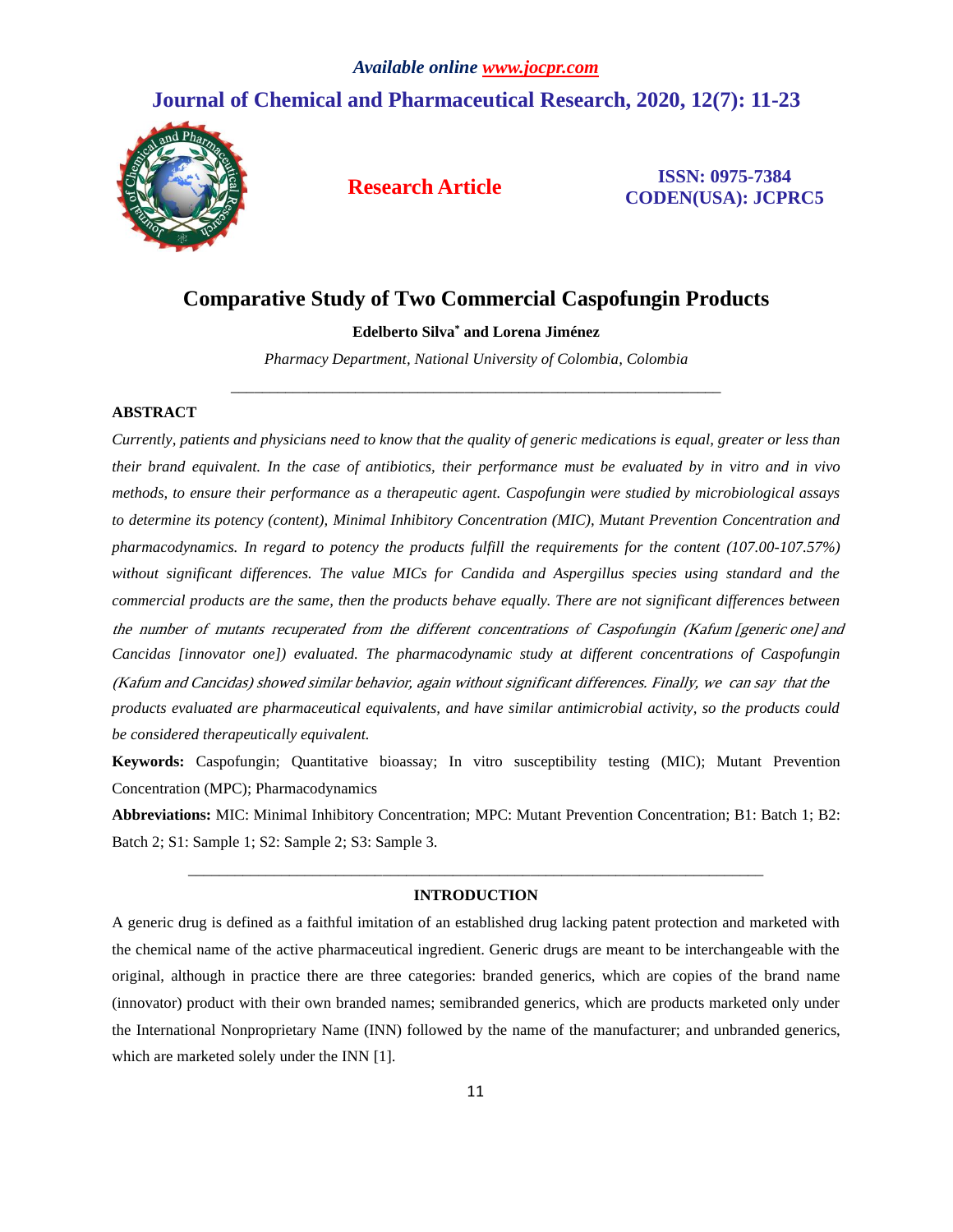One concern is that the widespread use of generic antimicrobial products in the treatment of infections is responsible for the increase in resistance to antibiotics [2]. However, Tattevin et al. [3] stated that there is no convincing evidence showing that generic antibacterial products approved by regulatory authorities are suboptimal compared to brand name products.

Regarding the quality of generic antimicrobials, several studies have been conducted that emphasize the lack of therapeutic equivalence, despite their pharmaceutical equivalence [4]. Because of the alarm raised by the potential for public health problems caused by using generic antimicrobials, other researchers have attempted to corroborate the findings of Vesga et al. [4] by evaluating the quality of generic vancomycin products marketed in the United States [5-7]. The researchers found that the products were pharmacologically and therapeutically equivalent, which undermined the speculations proposed by Vesga et al [4].

Caspofungin is a licensed antimicrobial used for the treatment of invasive candidiasis in adult patients, for the treatment of invasive aspergillosis in patients who are refractory or intolerant to amphotericin and/or itraconazole (patients are considered refractory if infection progresses or there is no improvement after a minimum of 7 days of *aspergillus*) in febrile neutropenic adult patients [8]. effective antifungal therapy at therapeutic doses), and as empiric therapy for presumed fungal infections (Candida or

The possibility of a less costly alternative to brand name caspofungin is welcomed, as it would be more available to medical professionals and would provide more flexibility in adjusting patient treatments, especially when considering medication-medication interactions or comorbidities.

A comparative study between generic itraconazole products and the brand name product found no significant difference in its efficacy for the treatment of *tinea pedis* [9]. The same result was found when generic and brand name itraconazole products were used in dogs and cats [10]. In 2015, Gonzales et al. demonstrated that three generic fluconazole drugs were therapeutically equivalent to the brand name product.

To increase the information available on the quality of generic antifungals, we have conducted a comparative study of the performance of generic versus brand name caspofungin products.

# **MATERIALS AND METHODS**

#### **Microorganisms**

The following strains were used in this study: *Candida tropicalis* ATCC 750, *Candida krusei* ATCC 6258, *Candida albicans* ATCC 90028, *Candida parapsilosis* ATCC 22019, *Candida albicans* LA1 (received from Hospital de Engativá, Bogotá D. C. Colombia), *Candida parapsilosis* HT5 (receivedfrom Hospital de Tunal, Bogotá D. C. Colombia), *Candida auris* (received from Secretaría de Salud, Bogotá D. C. Colombia), *Cryptococcus sp.* HT2 (received from Hospital de Tunal, Bogotá D. C. Colombia), *Cryptococcus neoformans* HT4 (received from Hospital de Tunal, Bogotá D. C. Colombia), *Aspergillus fumigatus* ATCC 204305, *Aspergillus flavus* (received from Hospital de Engativá, Bogotá D. C. Colombia), *Aspergillus fumigatus, Aspergillus niger* RN6 (received from Hospital de Engativá, Bogotá D. C. Colombia) , *Aspergillus niger* INC 01 (received from Hospital de Engativá, Bogotá D. C. Colombia), and *Aspergillus* spp (received from Hospital de Engativá, Bogotá D. C. Colombia). *Candida* strains were cultivated on YM agar (3.0 g yeast extract, 3.0 g malt extract, 5.0 g peptone, 10.0 g glucose, 20.0 g agar, and distilled water to 1 liter) and incubated at 37°C for 48 hours. The cultures were harvested with a diluent solution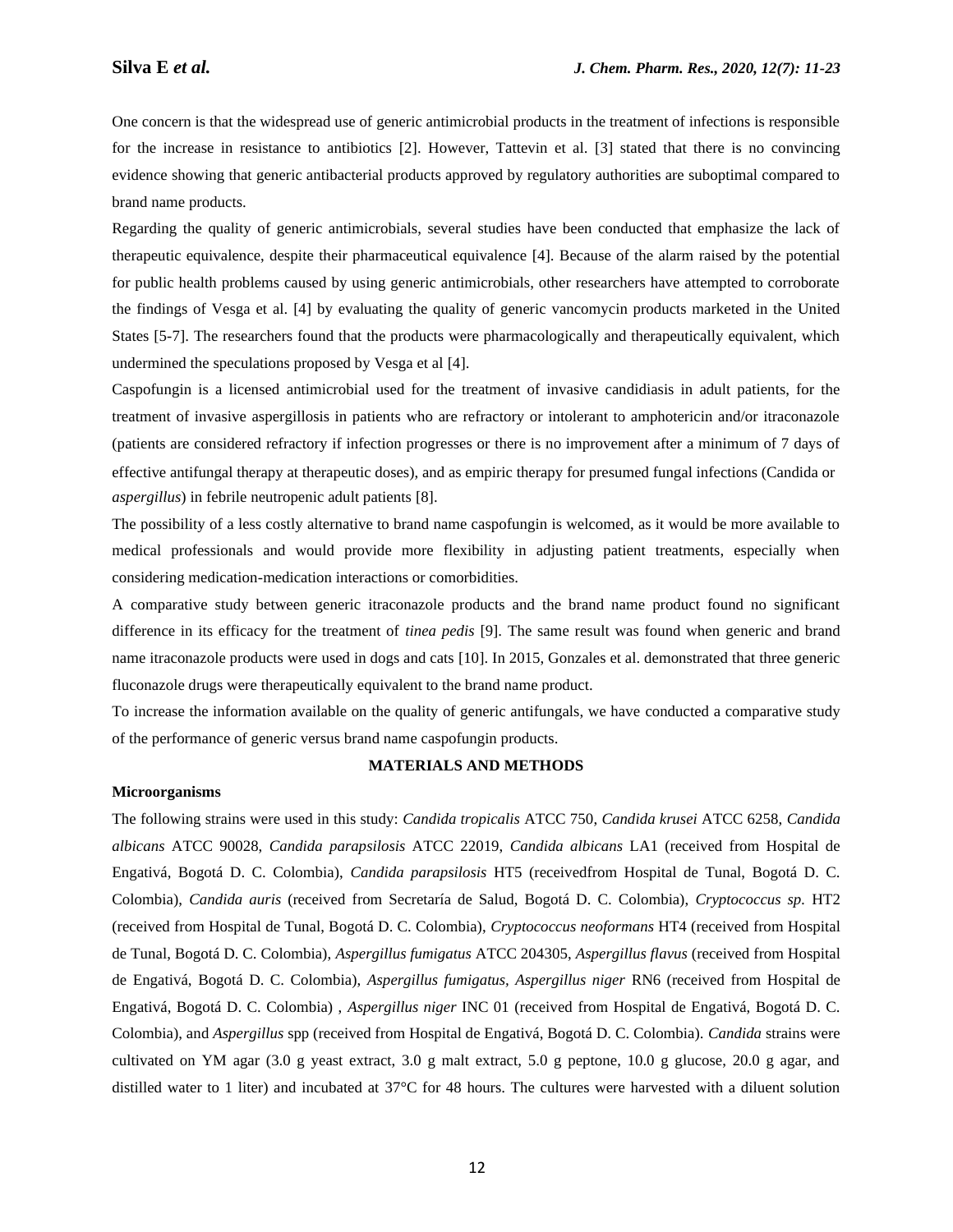(10.0 g tryptone, 8.0 g nutritive broth, 30 g base broth, 50 g sucrose, 150 g glycerol, 50 ml dimethyl sulfoxide, and distilled water to 1 liter), and their optical density was adjusted to 25% T ( $\lambda$  =600 nm) and stablished the colony count for each suspension. *Aspergillus* strains were cultivated on YM agar and incubated at 37°C until sporulation. Spores were harvested with diluent solution plus  $0.5\%$  (w/v) Tween 80. The number of spores per ml was determined in a Neubauer chamber. All of the suspensions were stored at -70°C until studies were performed.

# **Analytical bioassay**

The analytical bioassay was established and validated to quantify the amount of caspofungin in the commercial products. First, the most appropriate microorganism was selected, then the appropriate concentration range was stablished, and finally the linearity and accuracy were evaluated [11,12]. All samples were then evaluated under the specified conditions by the statistical parallel lines model described by Hewitt (1977) and the mean dose model described in the USP (2018). The content calculation was performed according the above methods. The standard caspofungin was purchase from Sigma Aldrich.

# *In vitro* **susceptibility testing**

It was performed by broth microdilution test following CLSI protocol MA27 A2 (CLSI-1, 2002) and *Candida albicans* ATCC 90028, *Candida parapsilosis* ATCC 22019 were used as control strains; and MA38- A (CLSI-1, 2002) and *Aspergillus fumigatus* ATCC 204305 was used as control strain [13,14]. The assay was performed five times for each microorganism.

#### **Mutant Prevention Concentration (MPC):**

To determine the concentration required to prevent the generation of mutants, the procedures described by Brodallo-Cardona et al. (2018) were followed. Briefly, strains suspensions were adjusted to  $2.5 \times 109$  to  $6.3 \times 109$  CFU/ml (mean of  $4.1 \times 109 \pm 1.51 \times 109$ ) for *Candida* species and  $1.9 \times 109$  to  $64.9 \times 109$  Spores/ml (mean of  $3.1 \times 109 \pm 1.51 \times 109$ ) 1.03 × 109) for *Aspergillus* species. Each suspension was stroked directly (100 µl) onto YM agar plates containing concentrations equivalents at once, twice, 4- and 8-times MICs value (Minimal Inhibitory Concentrations) of caspofungin. Plates were incubated at 35°C for 48 h and visually inspected. MPCs were defined as the lowest caspofungin concentration leading to complete inhibition of fungal growth on caspofungin-containing agar plates  $[15]$ .

### **Pharmacodynamics**

The pharmacodynamics of the samples were assessed based on the procedures described by Di Bonaventura et al. [16] and Cota et al. [17]. The assay was performed onto 25 ml of RPMI 160 medium added with caspofungin at once, twice, 4- and 8-times MICs value, inoculated to give to initial population of approximately  $1 \times 106$  UFC/ml. It was taken samples of 3 ml each 3 hours for yeast and 4 hours for molds, four times. Centrifuge 1 ml of the sample (5000 RPM/15 min), discard the supernatant, add isotonic saline solution, homogenize, centrifuge, discard the supernatant, add isotonic saline solution, homogenize again. The sample plate count was performed with YM agar. The strains evaluated were *C. albicans* ATCC 90028, *C. albicans* LA1, *Candida parapsilosis* HT5, *Criptococcus sp*. HT2, *Criptococcus neoformans* HT4, *Candida auris, Aspergillus fumigatus* ATCC 204305, *Aspergillusflavus,* Aspergillusfumigatus, Aspergillusniger RN6, *Aspergillus niger* INC and *Aspergillus spp*.

# **Samples**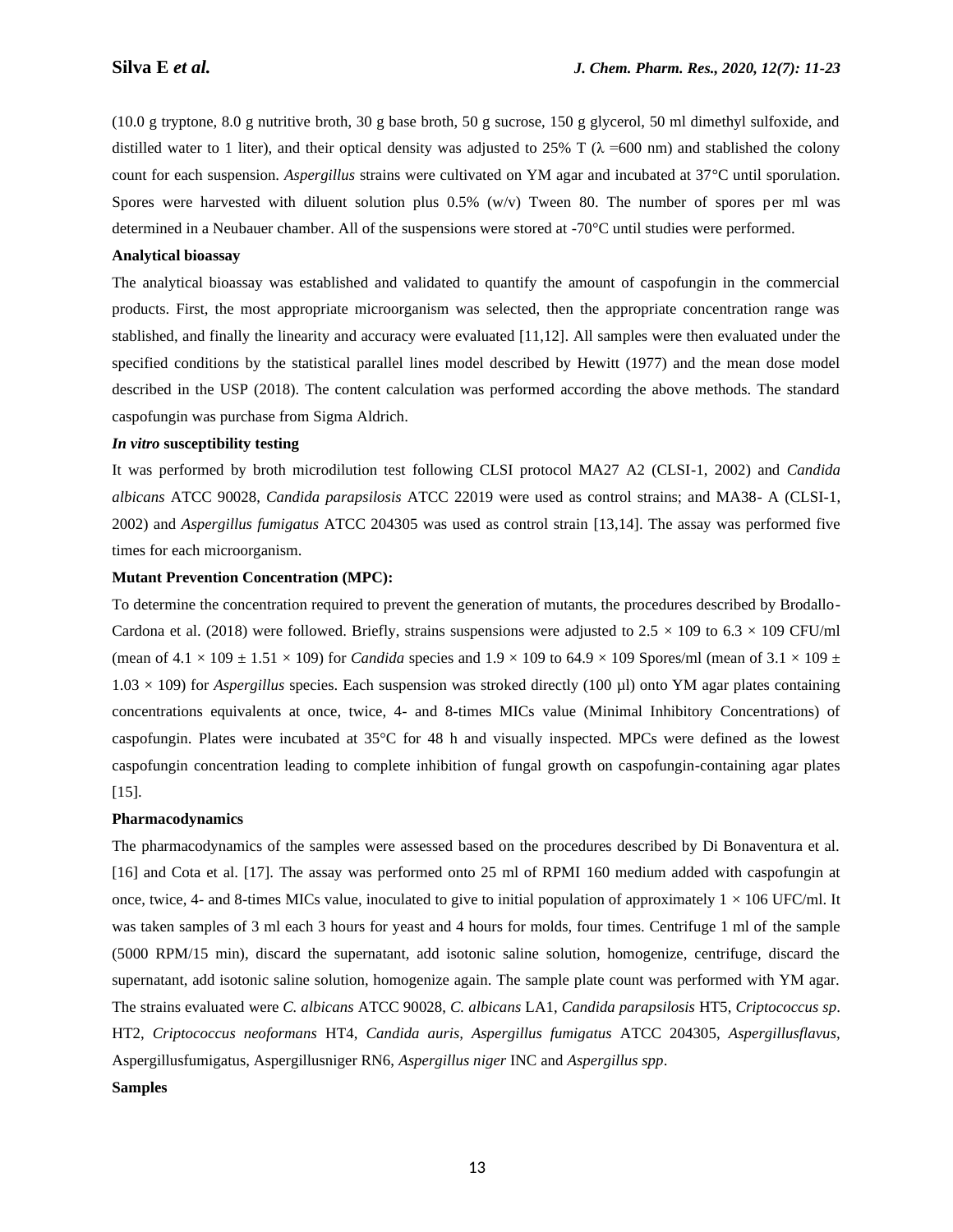The samples under study were Cancidas (batches: N014729 and N024513; Merck Sharp & Dohme (MSD) Colombia SAS) and Kafum (batches: AAF704X y AAF705X; Dr. Reddy's Laboratories Limited). Five samples were obtained from each batch. Three random samples were taken from each batch for the studies and two were left in reserve. Each sample was quantitatively reconstituted in 50 ml of sterile distilled water, fractionated into 5 ml vials, and stored at -70°C.

# **Statistical analysis**

The Microsoft Excel ® statistical tool was used to analyze the data.

# **RESULTS**

### **Analytical bioassay**

The microorganism selection criterion for the gel diffusion bioassay was the production of well-defined inhibition halos, no larger than 30 mm in diameter, and without spontaneous mutants in the inhibition zone [18,19]. Figures 1 and 2 shows the response of the different strains of *Candida* to caspofungin. Based on these results, *C. parapsilosis* ATCC 22019 was selected as the model organism for validation because it met the requirements to be used as a biological model.



**Figure 1.** Halo inhibition responses of *Candida tropicalis* ATCC 750, *Candida krusei* ATCC 6258, *Candida albicans* ATCC 90028, and *Candida parapsilosis* ATCC 22019 to twelve concentrations of KAFUM (1:2 dilutions from 1000 to 0.488 µg/ml, C1 to C12).

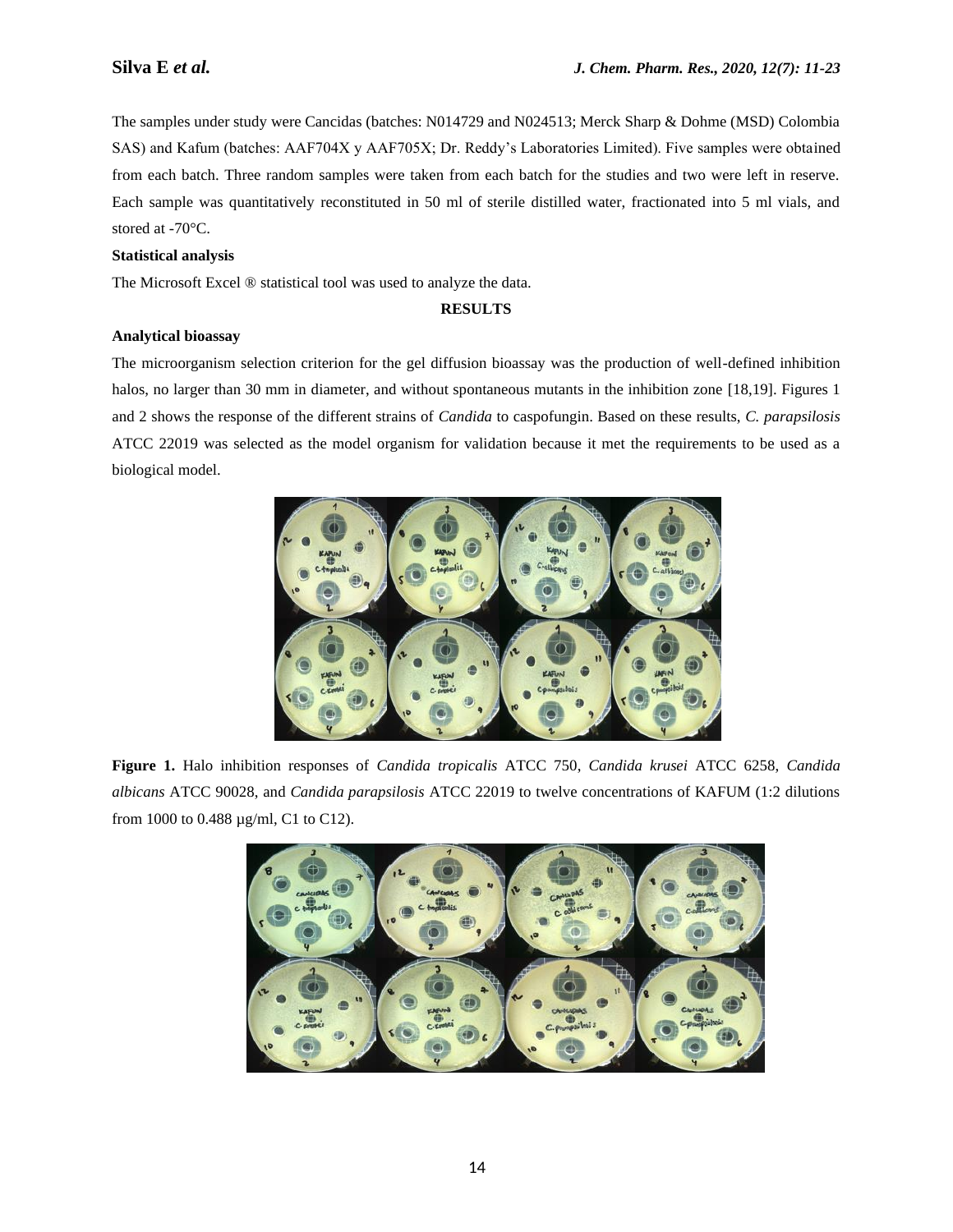**Figure 2.** Responses of *Candida tropicalis* ATCC 750, *Candida krusei* ATCC 6258, *Candida albicans* ATCC 90028, and *Candida parapsilosis* ATCC 22019 to twelve concentrations of CANCIDAS (1:2 dilutions from 1000 to 0.488 µg/ml, C1 to C12).

Twelve concentrations were used (1:2 dilutions from 1000 to 0.488 µg/ml, C1 to C12) to establish the range. The best linearity was obtained in the range of C5 to C9 for *C. parapsilosis* ATCC 22019 (62.5 to 3.906 µg/ml; R2=0.9972), which is shown in Figure 3. For practical reasons, the highest concentration was set at 70.0  $\mu$ g/ml.



**Figure 3. Calibration curves of five caspofungin concentrations for evaluating the concentration range.**

The accuracy was evaluated by repeatability, where the intraday Coefficients of Variations (CV) were between 0.439 and 1.116% and the interday CVs were between 0.432 and 1.248%, which are lower than the CV accepted for bioanalytical techniques (CV  $\langle 5\% \rangle$  [11,19]. Therefore, we can affirm that the technique is accurate and reproducible. Finally, the Lower Limit of Quantification is 3.906 µg/ml and the Upper Limit of Quantification is 70.0 µg/ml.

#### **Analysis of the Samples**

The samples were analysed by two methods, the statistical parallel lines model described by Hewitt (1977) and the mean dose model described in the USP (2018).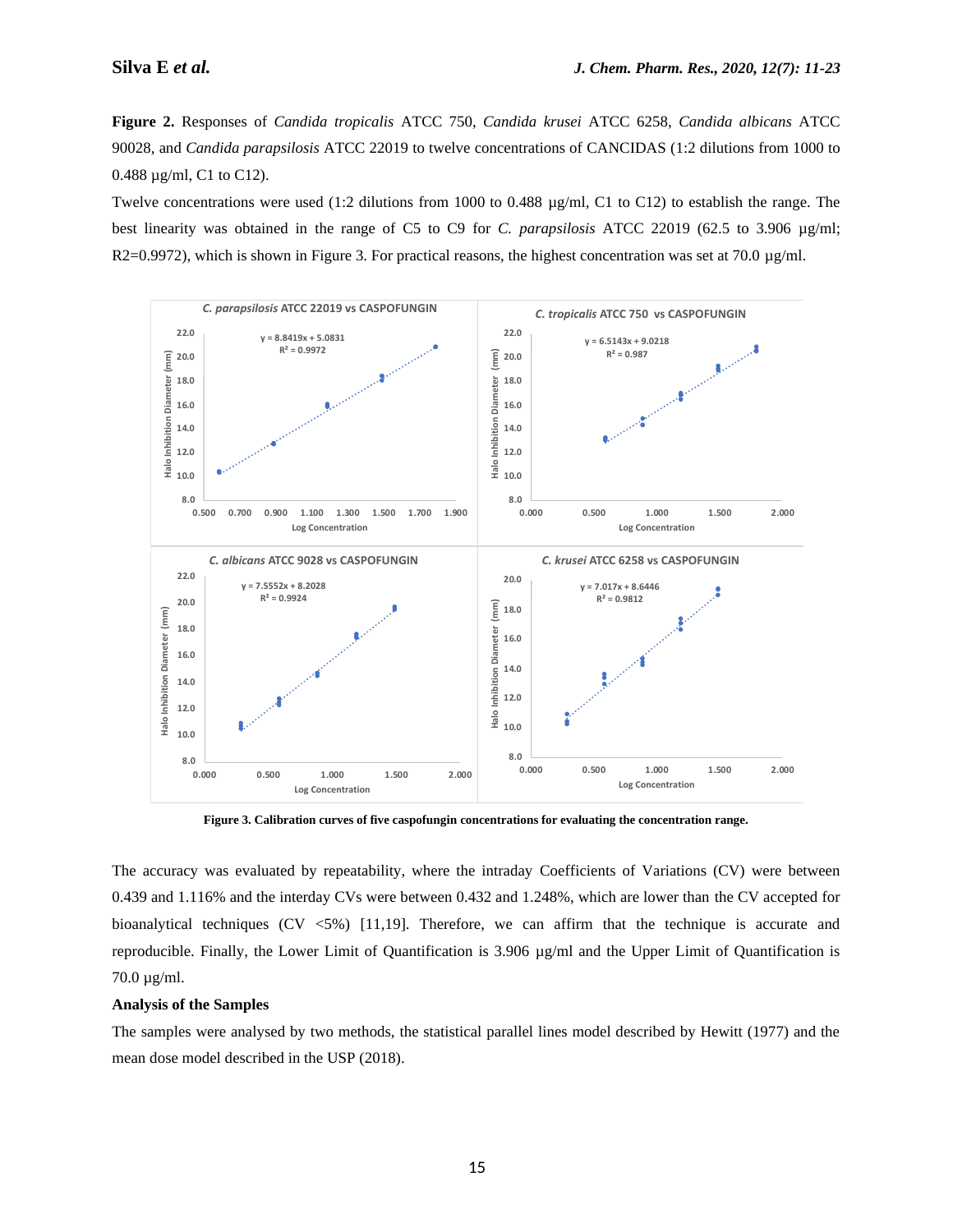Tables 1 and 2 shows the caspofungin content in the commercial samples (107.5 to 107.7 %), demonstrating that the products meet necessary specifications (no more than  $110\%$  of the labelled content). The null hypothesis (H<sub>o</sub>) is: "there aren´t significant differences between generic and the innovator products", so the F value is minor than Critical Value of F the Ho is accepted.

| <b>BATCH</b>                         | <b>SAMPLE</b>  | POTENCY (%) | MEAN (%) | $\delta$ (n-1) |
|--------------------------------------|----------------|-------------|----------|----------------|
|                                      | S1             | 107.22      |          |                |
| Kafum                                | S <sub>2</sub> | 107.57      |          |                |
| <b>B1: AAF704X</b>                   | S <sub>3</sub> | 107.53      | 107.56   | 0.09           |
|                                      | S <sub>1</sub> | 107         |          |                |
| Kafum                                | S <sub>2</sub> | 107.17      |          |                |
| <b>B2: AAF705X</b>                   | S <sub>3</sub> | 107.37      | 107.54   | 0.0569         |
|                                      | S <sub>1</sub> | 107.45      |          |                |
| Cancidas                             | S <sub>2</sub> | 107.5       |          |                |
| B1: N014729                          | S <sub>3</sub> | 107.39      | 107.45   | 0.0551         |
|                                      | S <sub>1</sub> | 107.49      |          |                |
| Cancidas                             | S <sub>2</sub> | 107.41      |          |                |
| B <sub>2</sub> : N <sub>024513</sub> | S <sub>3</sub> | 107.52      | 107.47   | 0.0569         |

**Table 1. Caspofungin content using the parallel lines model.**

**Table 2. Caspofungin content using the mean dose model.**

| <b>BATCH</b>       | <b>SAMPLE</b>  | <b>POTENCY</b> | <b>MEAN</b> | $\delta_{(n-1)}$ |
|--------------------|----------------|----------------|-------------|------------------|
|                    | S <sub>1</sub> | 107.8          |             |                  |
| Kafum              | S2             | 107.51         |             |                  |
| <b>B1: AAF704X</b> | S <sub>3</sub> | 107.72         | 107.53      | 0.0631           |
|                    | S <sub>1</sub> | 107.72         |             |                  |
| Kafum              | S <sub>2</sub> | 107.59         |             |                  |
| <b>B2: AAF705X</b> | S <sub>3</sub> | 107.47         | 107.54      | 0.281            |
|                    | S <sub>1</sub> | 107.58         |             |                  |
| Cancidas           | S <sub>2</sub> | 107.46         |             |                  |
| B1: N014729        | S <sub>3</sub> | 107.55         | 107.68      | 0.1491           |
|                    | S <sub>1</sub> | 107.76         |             |                  |
| Cancidas           | S <sub>2</sub> | 107.22         |             |                  |
| B2: N024513        | S <sub>3</sub> | 107.63         | 107.59      | 0.124            |

Cancidas are pharmaceutically equivalent. The Table 3 shows that the responses did not differ significantly, which allows us to conclude that Kafum and

| TEST            |         | <b>PROBABILITY</b> | <b>CRITICAL VALUE OF F</b> |
|-----------------|---------|--------------------|----------------------------|
| Parallel lines  | 1.91604 | 0.20552            | 4.06618                    |
| Mean Dose (USP) | 0.27844 | 0.83956            | 4.06618                    |

**Table 3. Analysis of variance for caspofungin content**

### **Antimicrobial susceptibility test**

It was tested by Minimum Inhibitory Concentration (MIC). The samples were analyzed in groups of six per plate, where rows A and E corresponded to a standard solution of caspofungin and the remaining rows to commercial samples.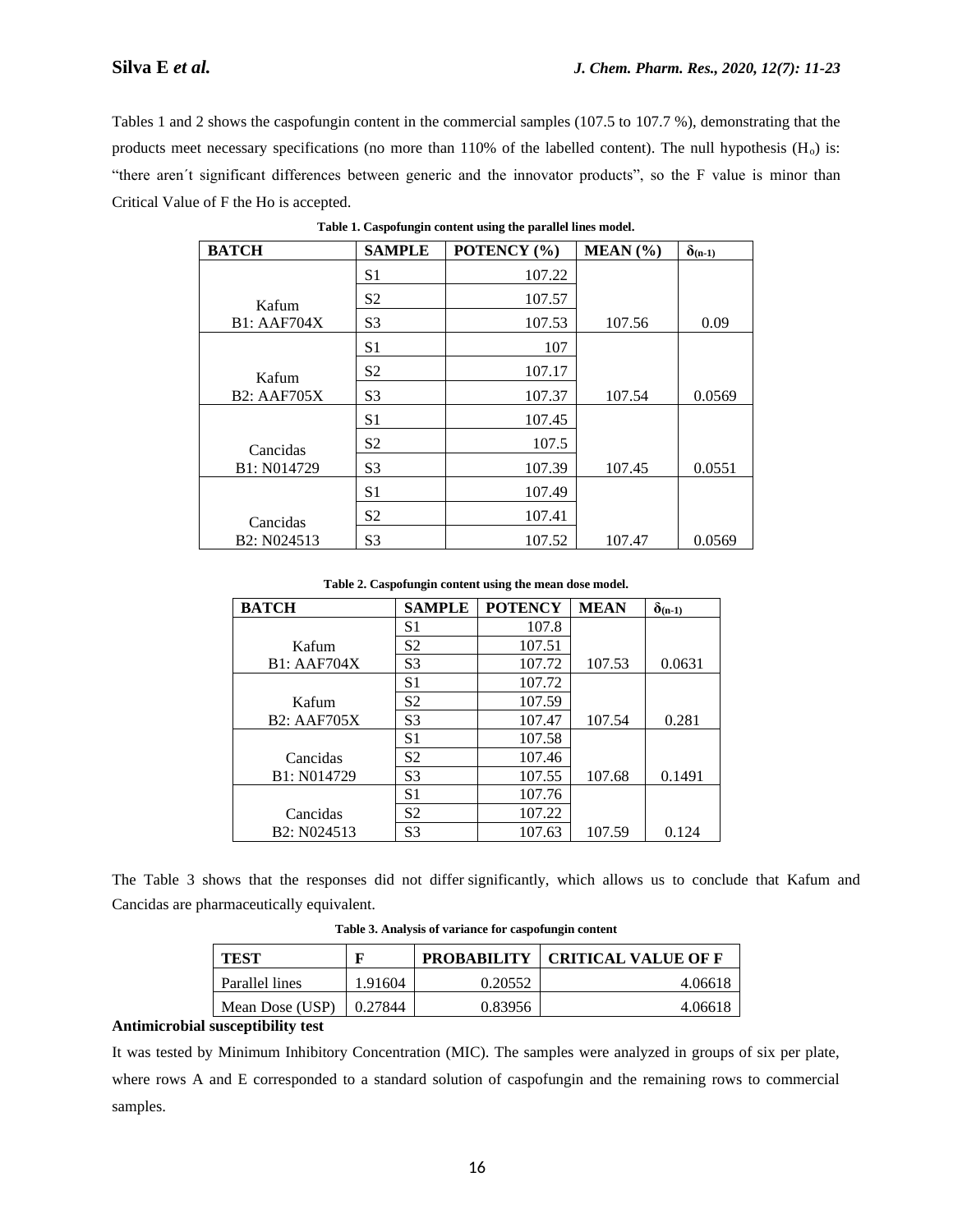All samples of Kafum and Cancidas had the same MIC values for C. auris, 32  $\mu$ g/ml at the 24-hour reading and 64 µg/ml at the 48 hours reading. The same pattern occurred with the other organisms examined (Table 4). This result indicates that there were no differences between the antifungal activity of the products.

|                            |                | $MIC$ (mg/ml)  |
|----------------------------|----------------|----------------|
| STRAIN                     | 24h            | 48 h           |
| C. parapsilosis ATCC 22019 | 0.25           | 0.25           |
| C. albicans ATCC 90028     | 0.25           | 0.25           |
| C. albicans LA1            | < 0.125        | < 0.125        |
| C. parapsilosis HT5        | 0.25           | 0.25           |
| Cryptococcus sp. HT2       | 16             | 16             |
| C. neoformans HT4          | 16             | 16             |
| C. auris                   | 32             | 64             |
| A. fumigatus ATCC 204305   | 0.5            | 0.5            |
| A. flavus                  |                |                |
| A. fumigatus               | 0.25           | $0.25$ mg/ml   |
| A. niger RN6               | 4              | 4              |
| A. niger INC 01            | < 0.125        | < 0.125        |
| Aspergillus spp.           | $\mathfrak{D}$ | $\mathfrak{D}$ |

**Table 4. Minimal inhibitory concentrations of Kafum and Cancidas**

# **Mutant prevention concentration**

Petri dishes with YM agar were prepared containing caspofungin at a concentration equivalent to once, twice, 4- and 8-times MICs value. A 0.100 ml aliquot of an inoculum of the microorganism under study was spread over the surface, resulting in a population of approximately 108 CFU or spores/ml. Figures 4-7 shows the mutant frequency for each strain and concentration.



**Figure 4. Mutation frequency (values x 10-7) of** *C. albicans* **ATCC 90028 (MIC: 0.25 µg/ml),** *C. albicans* **LA1 (MIC: 0.25 µg/ml),** *C.*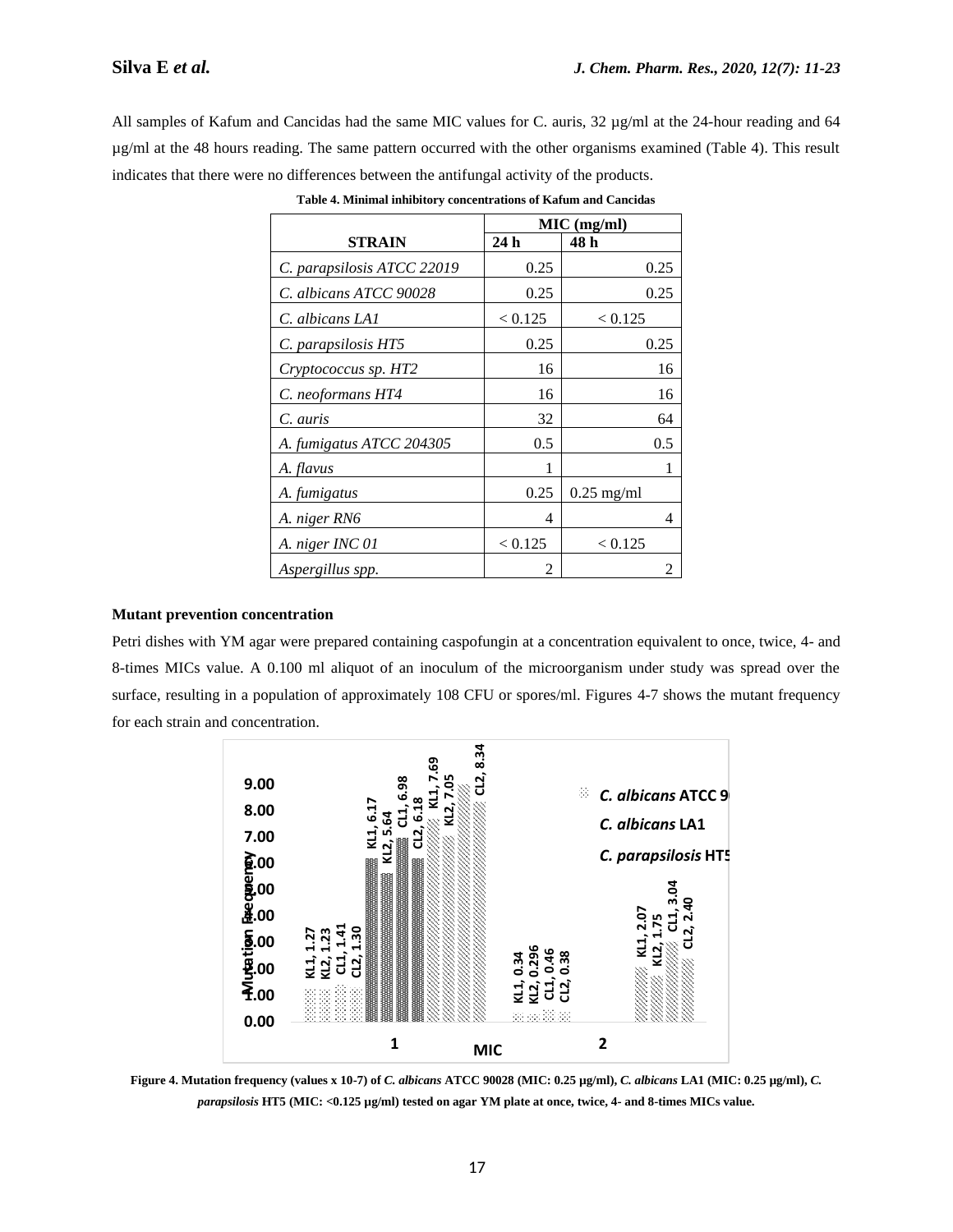

**Figure 5. Mutation frequency (values x 10-7) of** *Cryptococcus sp***. HT2 (MIC: 0.25 µg/ml),** *C. neoformans* **HT4 (MIC: 16.0 µg/ml),** *C. auris* **(32.0 µg/ml) tested on agar YM plate at once, twice, 4- and 8-times MICs value.**



**Figure 6. Mutation frequency (values × 10-7) of** *A. fumigatus* **ATCC 204305 (0.50 µg/ml),** *A. flavus* **(1.00 µg/ml),** *A. fumigatus* **(0.25 µg/ml) tested on agar YM plate at once, twice, 4- and 8-times MICs value.**



**Figure 7. Mutation frequency (values × 10-7) of** *A. niger* **RN6 (4.00 µg/ml),** *A. niger* **INC 01 (<0.125 µg/ml),** *Aspergillus spp.* **(2 µg/ml) tested on agar YM plate at once, twice, 4- and 8-times MICs value.**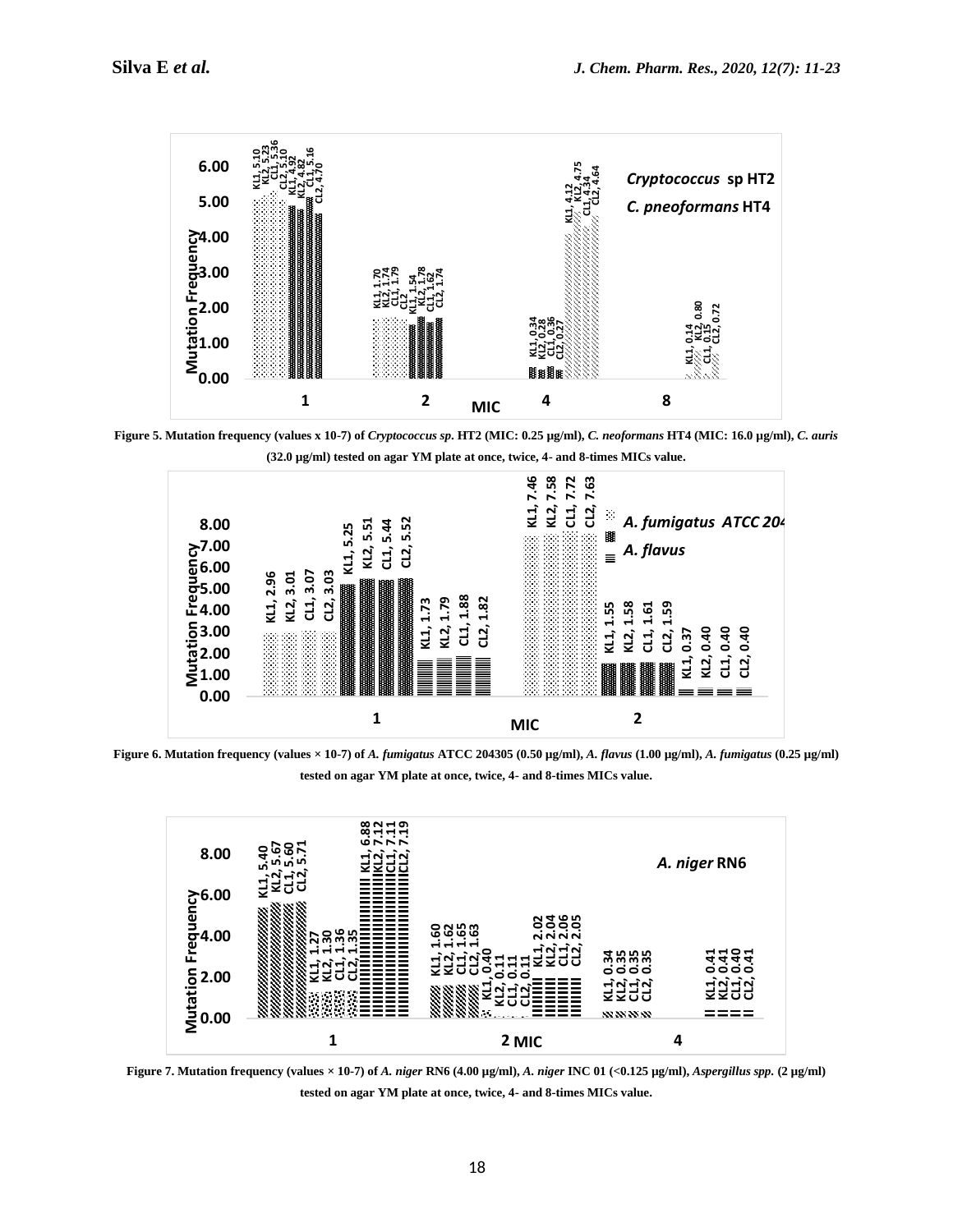The evaluation of average of mutant frequency by one-way ANOVA indicate that there are no significant differences, as is seen on Table 5. In view of the above, Kafum and Cancidas are equivalent in their antimicrobial activity.

**Table 5. Analysis of variance of mutant frequency generated with the tested strains evaluated at once, twice, 4- and 8-times MICs value. (Fcritical=4.3874).**

|                        | 1 X MIC |        |        | 2 X MIC   |           | 4 X MIC   |           | 8 X MIC   |  |
|------------------------|---------|--------|--------|-----------|-----------|-----------|-----------|-----------|--|
| <b>STRAIN</b>          | F exp   | P      | F exp  | P         | F exp     | P         | F exp     | ${\bf P}$ |  |
| C. albicans ATCC       |         |        |        |           |           |           |           |           |  |
| 90028                  | 1.6227  | 0.285  | 2.948  | 0.1103    | NA        | <b>NA</b> | NA.       | <b>NA</b> |  |
| C. albicans <b>LA1</b> | 3.0019  | 0.1067 | NA     | <b>NA</b> | <b>NA</b> | <b>NA</b> | <b>NA</b> | <b>NA</b> |  |
| C. parapsilosis HT5    | 3.0019  | 0.1067 | 3.0019 | 0.1067    | <b>NA</b> | <b>NA</b> | <b>NA</b> | <b>NA</b> |  |
| Cryptococcus sp. HT2   | 0.3352  | 0.8747 | 0.3352 | 0.8747    | 0.4102    | 0.8266    | <b>NA</b> | <b>NA</b> |  |
| C. neoformans HT 4     | 0.1271  | 0.9806 | 0.0436 | 0.9983    | 0.0163    | 0.9998    | <b>NA</b> | <b>NA</b> |  |
| C. auris               | NA      | NA     | NA     | <b>NA</b> | 0.0448    | 0.9982    | 0.0163    | 0.9998    |  |
| A. fumigatus ATCC      |         |        |        |           |           |           |           |           |  |
| 204305                 | 3.22    | 0.0935 | 3.4022 | 0.0841    | NA        | <b>NA</b> | <b>NA</b> | NA.       |  |
| A. flavus              | 0.8662  | 0.5531 | 3.1863 | 0.0954    | <b>NA</b> | <b>NA</b> | <b>NA</b> | <b>NA</b> |  |
| A. fumigatus           | 1.7646  | 0.2541 | 0.5312 | 0.7478    | <b>NA</b> | <b>NA</b> | <b>NA</b> | <b>NA</b> |  |
| A. niger RN6           |         |        | 0.8593 | 0.5566    | 3.1485    | 0.0976    | 2.4716    | 0.1507    |  |
| A. niger INC 01        | 3.7918  | 0.0677 | 0.498  | 0.7693    | <b>NA</b> | <b>NA</b> | <b>NA</b> | <b>NA</b> |  |
| Aspergillus spp.       | 1.6393  | 0.2811 | 3.4603 | 0.0813    | 0.4063    | 0.8291    | <b>NA</b> | <b>NA</b> |  |

**P: Probability; NA: Not applicable**

# **Pharmacodynamics**

The mortality rates of the yeasts and molds were determined at once, twice, 4- and 8-times MICs value of caspofungin. The rates were determined based on the correlation between the logarithm of survivals *vs.* time (Figures 8 and 9). The above was performed for all samples under study.



**Figure 8. Time-Kill plot for** *Candida albicans* **ATCC 90028 (MIC: 0.25 µg/ml)** *vs.* **Kafum (Batch 1, Sample 1). Antifungal was teste once, twice, 4- and 8-times MICs value.**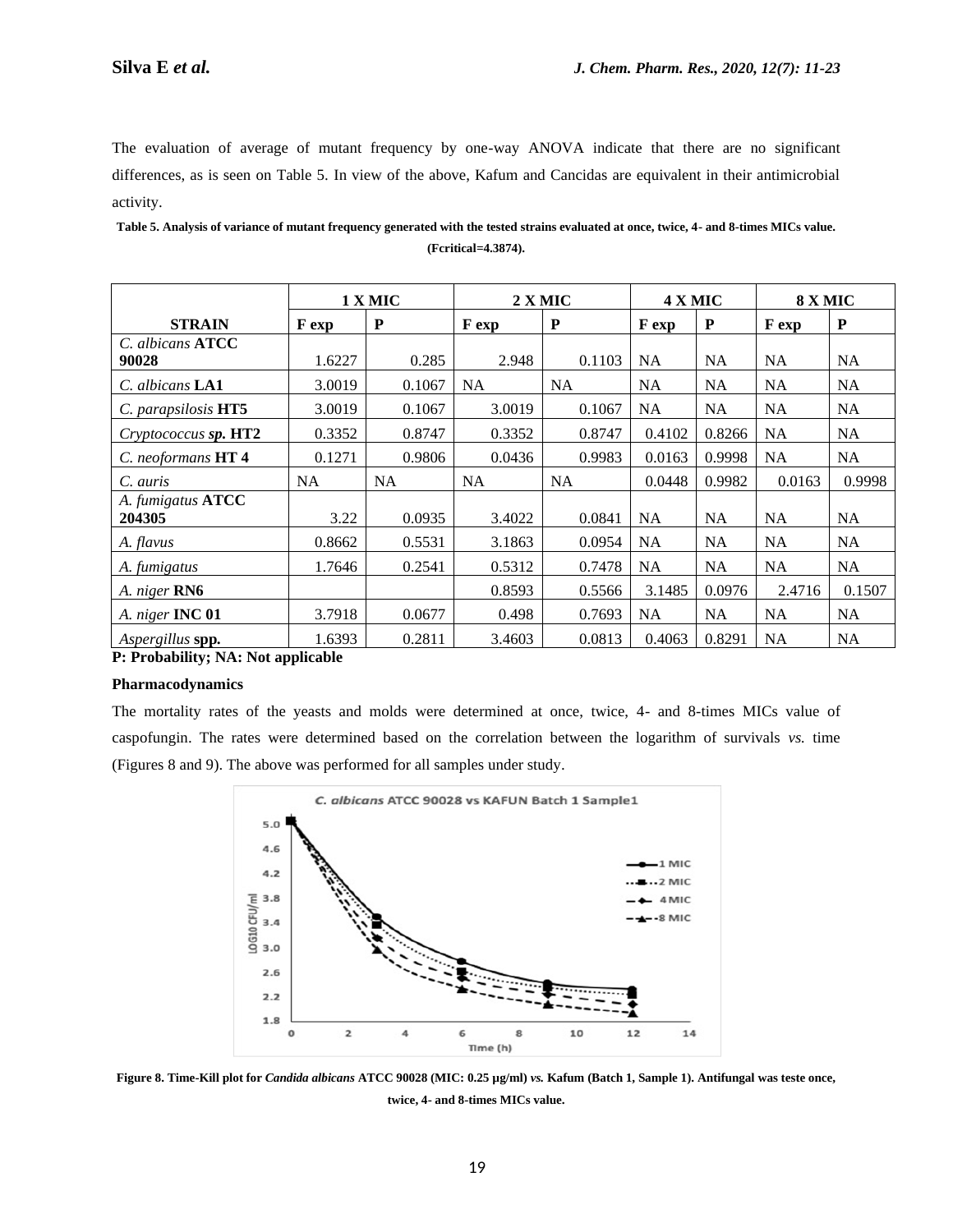Tables 6 and 7 shows the average of mortality rates per product batch and the ANOVA results.

**Table 6. Analysis of variance of average of average of mortality rates of yeasts per product batch at once, twice, 4- and 8-times MICs value (Fcritical=4.06618).**

|                |                 | <b>Candida albicans ATCC</b><br>90028 |        | Candida albicans LA1 |                          |        | Candida parapsilosis HT5 |                          |        |           |
|----------------|-----------------|---------------------------------------|--------|----------------------|--------------------------|--------|--------------------------|--------------------------|--------|-----------|
| <b>MIC</b>     | <b>SAMPLE</b>   | <b>Mortality</b><br>Rate              | Fexp   | ${\bf P}$            | <b>Mortality</b><br>Rate | Fexp   | ${\bf P}$                | <b>Mortality</b><br>Rate | Fexp   | ${\bf P}$ |
|                | KL1             | $-0.3823$                             |        |                      | $-0.3203$                |        |                          | $-0.3428$                |        |           |
|                | KL <sub>2</sub> | $-0.3809$                             |        |                      | $-0.3079$                |        |                          | $-0.3464$                |        |           |
| 1              | CL1             | $-0.3891$                             |        |                      | $-0.3116$                |        |                          | $-0.3423$                |        |           |
|                | CL2             | $-0.3878$                             | 1.5226 | 0.2816               | $-0.3121$                | 1.1218 | 0.3961                   | $-0.3449$                | 3.5835 | 0.0661    |
|                | KL1             | $-0.408$                              |        |                      | $-0.3402$                |        |                          | $-0.3827$                |        |           |
|                | KL2             | $-0.4055$                             |        |                      | $-0.3306$                |        |                          | $-0.3841$                |        |           |
| $\overline{2}$ | CL1             | $-0.4064$                             |        |                      | $-0.3319$                |        |                          | $-0.3832$                |        |           |
|                | CL2             | $-0.4047$                             | 0.8938 | 0.485                | $-0.3328$                | 0.7149 | 0.5702                   | $-0.3858$                | 0.774  | 0.5404    |
|                | KL1             | $-0.4264$                             |        |                      | $-0.3645$                |        |                          | $-0.4101$                |        |           |
|                | KL2             | $-0.4224$                             |        |                      | $-0.3626$                |        |                          | $-0.4092$                |        |           |
| 4              | CL1             | $-0.4232$                             |        |                      | $-0.3566$                |        |                          | $-0.4116$                |        |           |
|                | CL2             | $-0.4213$                             | 2.2622 | 0.1583               | $-0.358$                 | 0.2441 | 0.8633                   | $-0.4127$                | 3.81   | 0.0579    |
|                | KL1             | $-0.4677$                             |        |                      | $-0.39547$               |        |                          | $-0.4447$                |        |           |
|                | KL2             | $-0.4481$                             |        |                      | $-0.3894$                |        |                          | $-0.4435$                |        |           |
| 8              | CL1             | $-0.4441$                             |        |                      | $-0.38643$               |        |                          | $-0.4457$                |        |           |
|                | CL2             | $-0.4394$                             | 2.4082 | 0.1425               | $-0.38813$               | 0.6575 | 0.6007                   | $-0.4482$                | 1.253  | 0.003     |

**Table 7. Analysis of variance of average of mortality rates of molds per product batch at once, twice, 4- and 8-times MICs value (Fcritical=4.06618).**

|                |                 | Aspergillus fumigatus     |        |           | Aspergillus niger RN6     |        |           |
|----------------|-----------------|---------------------------|--------|-----------|---------------------------|--------|-----------|
| <b>MIC</b>     | <b>SAMPLE</b>   | Mortality Rate $(h^{-1})$ | Fexp   | ${\bf P}$ | Mortality Rate $(h^{-1})$ | Fexp   | ${\bf P}$ |
|                | KL1             | $-0.3222$                 |        |           | $-0.2624$                 |        |           |
|                | KL2             | $-0.3219$                 |        |           | $-0.2626$                 |        |           |
|                | CL <sub>1</sub> | $-0.3229$                 |        |           | $-0.2626$                 |        |           |
|                | CL2             | $-0.3232$                 | 2.5693 | 0.1272    | $-0.2619$                 | 1.761  | 0.2321    |
|                | KL1             | $-0.34747$                |        |           | $-0.2992$                 |        |           |
|                | KL2             | $-0.3475$                 |        |           | $-0.2991$                 |        |           |
| $\overline{2}$ | CL1             | $-0.3482$                 |        |           | $-0.2984$                 |        |           |
|                | CL2             | $-0.34807$                | 1.8251 | 0.2206    | $-0.2977$                 | 2.6743 | 0.1183    |
|                | KL1             | $-0.3657$                 |        |           | $-0.3282$                 |        |           |
|                | KL2             | $-0.3654$                 |        |           | $-0.3277$                 |        |           |
| $\overline{4}$ | CL1             | $-0.3655$                 |        |           | $-0.3268$                 |        |           |
|                | CL2             | $-0.3663$                 | 2.323  | 0.1515    | $-0.3256$                 | 3.1154 | 0.0883    |
| 8              | KL1             | $-0.3848$                 | 0.3537 | 0.7879    | $-0.3545$                 | 2.6019 | 0.1243    |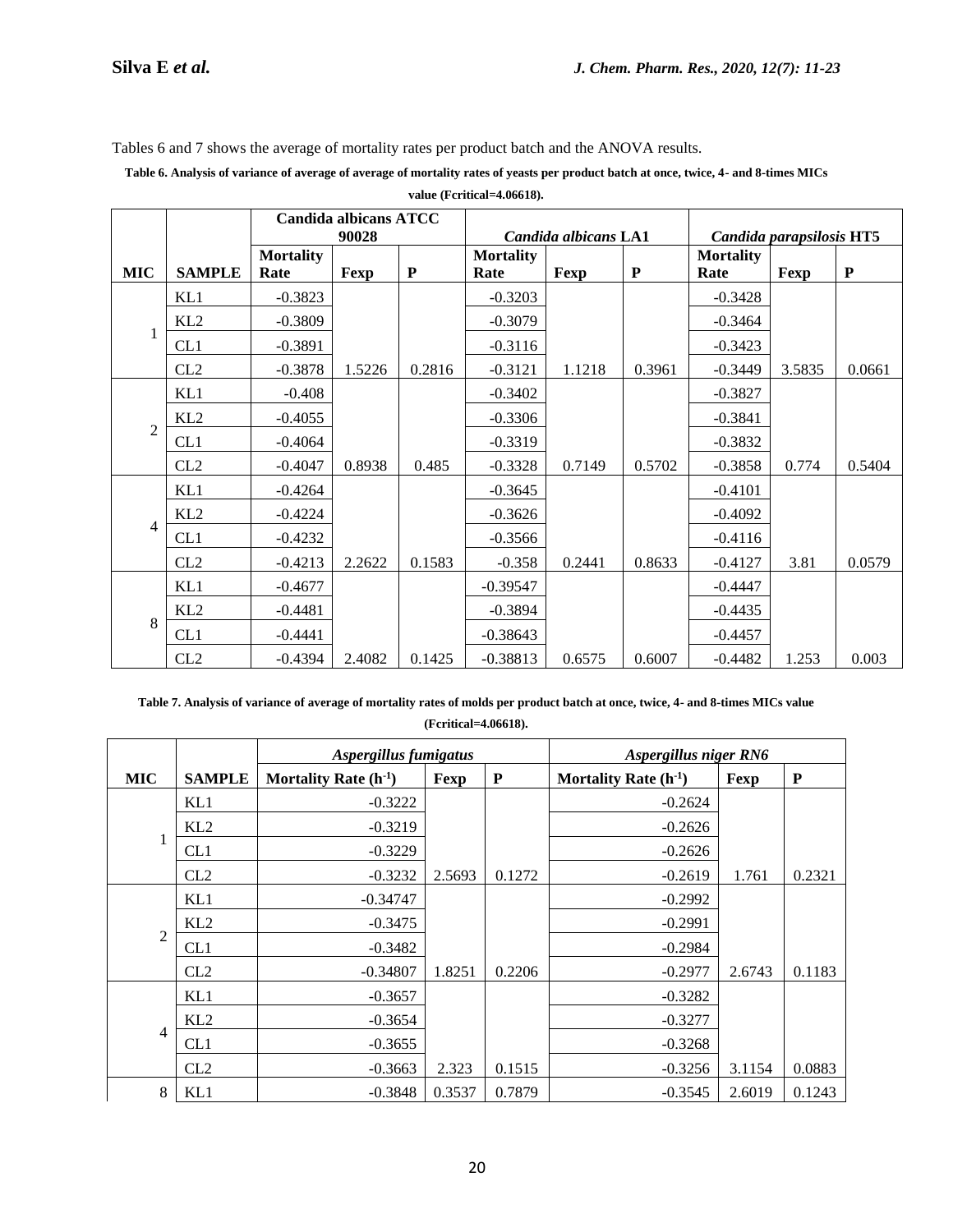| KL <sub>2</sub>  | 0.3867 | 0.3548<br>-11 |  |
|------------------|--------|---------------|--|
| $\sim$<br>ᇅ      | 0.3861 | 0.252         |  |
| $\alpha r$<br>ىس | 2072   | 0.2525        |  |

### **DISCUSSION**

The activity of an antibiotic can be determined using well-established methods under controlled conditions by comparing the inhibition of microorganisms known to be sensitive to given concentrations of an antibiotic to the reference standard. These methods have produced significant results in several well-characterized trials [4,12,18,20,21].

Evaluation of the bioassay used to quantify caspofungin content demonstrated that it met all the requirements (linearity, repeatability, and accuracy). Using the selected organism (*C. parapsilosis* ATCC 22019), the best linearity ( $R^2$ =0.9972) was found in the range between 62.5 to 3.906 µg/ml (Figure 3). Reproducibility and precision between days had CVs<1.1%, and an ANOVA showed that there were no significant differences at the different concentrations examined.

Like previous work [12,20,21], we were able to establish that antibiotics can be evaluated using analytical bioassays with an appropriate microorganism under well-established and controlled conditions.

The determination of the caspofungin content in Kafum and Cancidas was measured by two different methods (Tables 1 and 2), which both demonstrated that their contents met international standards with values that did not differ significantly (Table 3). Therefore, we can conclude Kafum and Cancidas are pharmaceutically equivalent.

It has been recently suggested that generic antibiotics behave very differently from their brand name counterparts, with claims that they are one of the main reasons for the increasing antimicrobial resistance of microorganisms [2,4,22-26]. However, other studies have shown that generic products with active ingredients and excipients that meet all of the quality standards demanded by regulatory agencies behave similarly to brand name products [5,6,7,27,28].

In our study, the antimicrobial activity measured by MIC, mutant prevention concentration (MPC), and pharmacodynamics showed that the caspofungin-derived products (Kafum and Cancidas) do not differ significantly in their behavior.

The MICs for Kafum and Cancidas were similar (Table 4) which means that the products behave in a similar way. In a more detailed study of the antimicrobial activity based on the generation of spontaneous mutants (Figures 5-8), we see that both drugs showed similar results in terms of mutant frequency. The ANOVA analysis (Tables 5) indicated that there were no significant differences in the responses. Regarding the MPCs for each microorganism examined, the two products showed the same behavior and in general, the MPC was 4 MICs, unless the strain was very sensitive (*C. albicans* LA1, MPC=2 MICs) or clearly resistant (*C. auris,* MPC>8 MICs), as shown in Table 5. Comparing our study with that of Bordallo-Cardona et al. [15], our MPC values ranged from 0.5 and 2 MICs because each isolate behaved differently according to its sensitivity. The above confirms that Kafum and Cancidas are equivalent in their antimicrobial activity.

The pharmacodynamics studies at different MIC values showed a similar behavior for Kafum and Cancidas (Figures 7 and 8). For a more comprehensive evaluation, the mortality rate was calculated for the different strains examined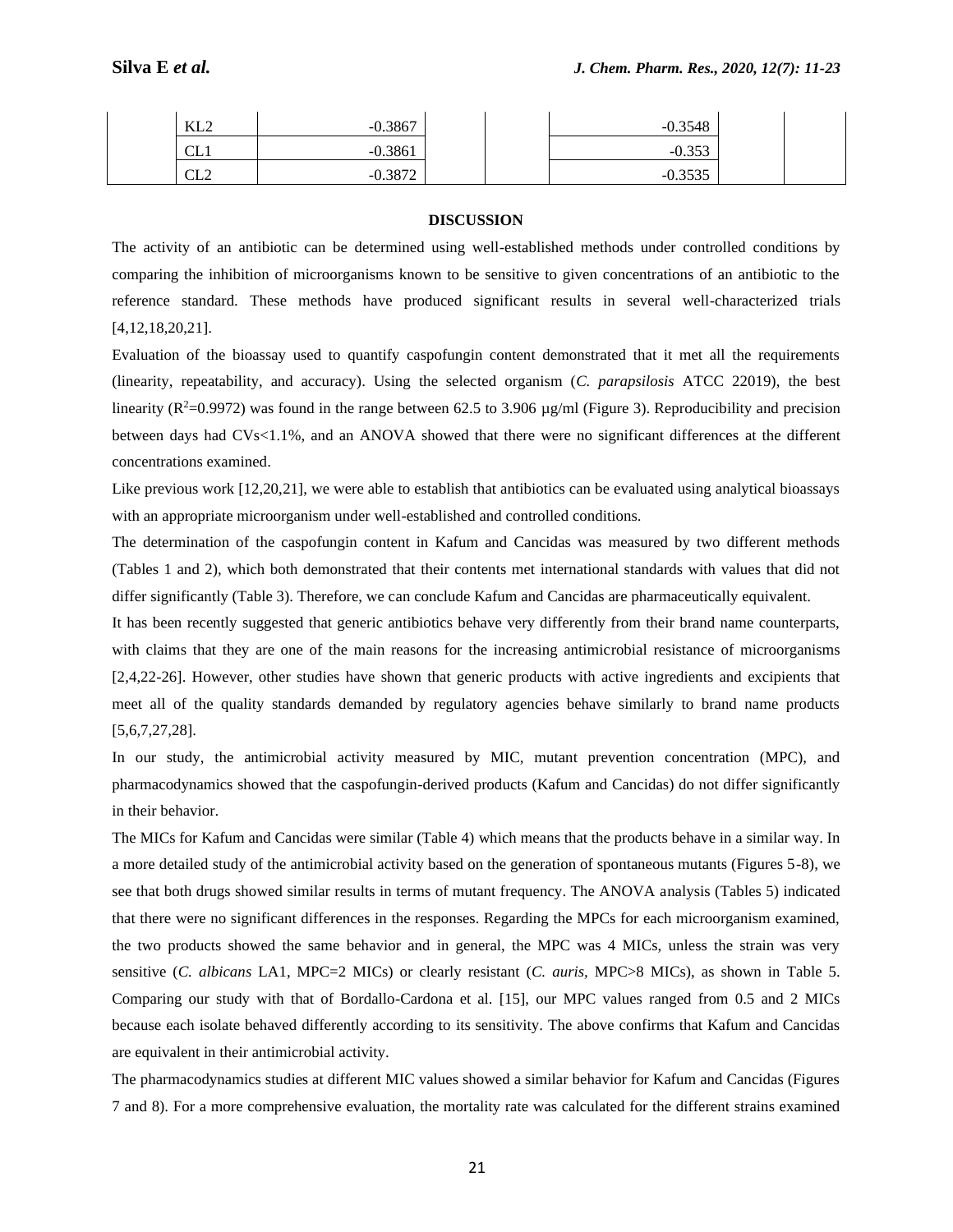(Tables 6 and 7). The ANOVA of the calculated slopes of these results showed that there were no significant differences in the responses (Tables 6 and 7). Therefore, we can say that the behavior of the two products is similar. When comparing our study with that of Di Bonaventura et al. [16], they observed that caspofungin showed a stronger activity against Candidakefyr at 8 MICs, compared to the results at 4, 0.25, and 0.125 MICs, while the behavior of the isolates evaluated in the present study did not show such a steep increase in activity from 4 to 8 MICs. This could be due to the Candida species and not to caspofungin, which was supplied by MSD Italy, the owner of Cancidas.

The experience in the clinical success suggest that the *in vitro* and *in vivo* data (MICs, Time-Kill studies) could be predictive of responses to therapy [17].

#### **CONCLUSION**

Comparing the behavior of new products to the brand name/innovator products would be redundant; it would be enough to demonstrate that they fully comply with the standards of regulatory agencies, which can be shown using exact, accurate, and reproducible methods.

The conclusions of the present study are that Kafum and Cancidas are pharmaceutical equivalent. Their antimicrobial activities, measured by MIC, MPC, and pharmacodynamics, did not differ significantly. It could be assumed that the products might be therapeutically equivalent when used in clinical practice.

#### **COMPETING INTERESTS**

The present study was a joint venture between the Science Faculty of National University of Colombia and Dr. Reddy´s Laboratories SAS, and was also financed by Dr. Reddy´S Laboratories SAS.

# **AUTHORS' CONTRIBUTIONS**

Jiménez, researcher at the National University of Colombia, developed a process to validate the quantitative assay for Caspofungin, and the all other assays. Silva conceived the study, obtained necessary funding, designed and directed the execution and analysis of data, edited the manuscript and approved it for publication.

All the authors read and agree with the whole all of article text.

#### **ACKNOWLEDGEMENTS**

The authors wish to express their gratitude to Dr. Reddy´s Laboratories SAS for its support of this collaborative research, a joint venture between Dr. Reddy´s Laboratories SAS and the National University of Colombia.

### **REFERENCES**

- 1. L Garattini L, FA Tediosi F. *Health Policy*. **2000**, 51, 149-162.
- 2. R Finch. *Inf Dis*. **2010**.
- 3. P Tattevin P, AC Crémieux, C Rabaud, R Gauzit. **2014**, 58, 458-469.
- 4. O Vesga, M Agudelo, BE Salazar, CA Rodriguez, AF Zuluaga. *Antimicrob Agents Chemother*. **2010,** 54, 3271-3279.
- 5. S Nambiar, RD Madurawe, SM Zuk, SR Khan, CD Ellison, PJ Faustino, DJ Mans, ML Trehy, ME Hadwiger, MT Boyne II, K Biswas, EM Coxa. *Antimicrob Agents Chemother*. **2012**, 56, 2819-2823.
- 6. ME Hadwiger, CD Sommers, DJ Mans, V Patel, MT Boyne II. *Antimicrob Agents Chemother*. **2012**, 56,